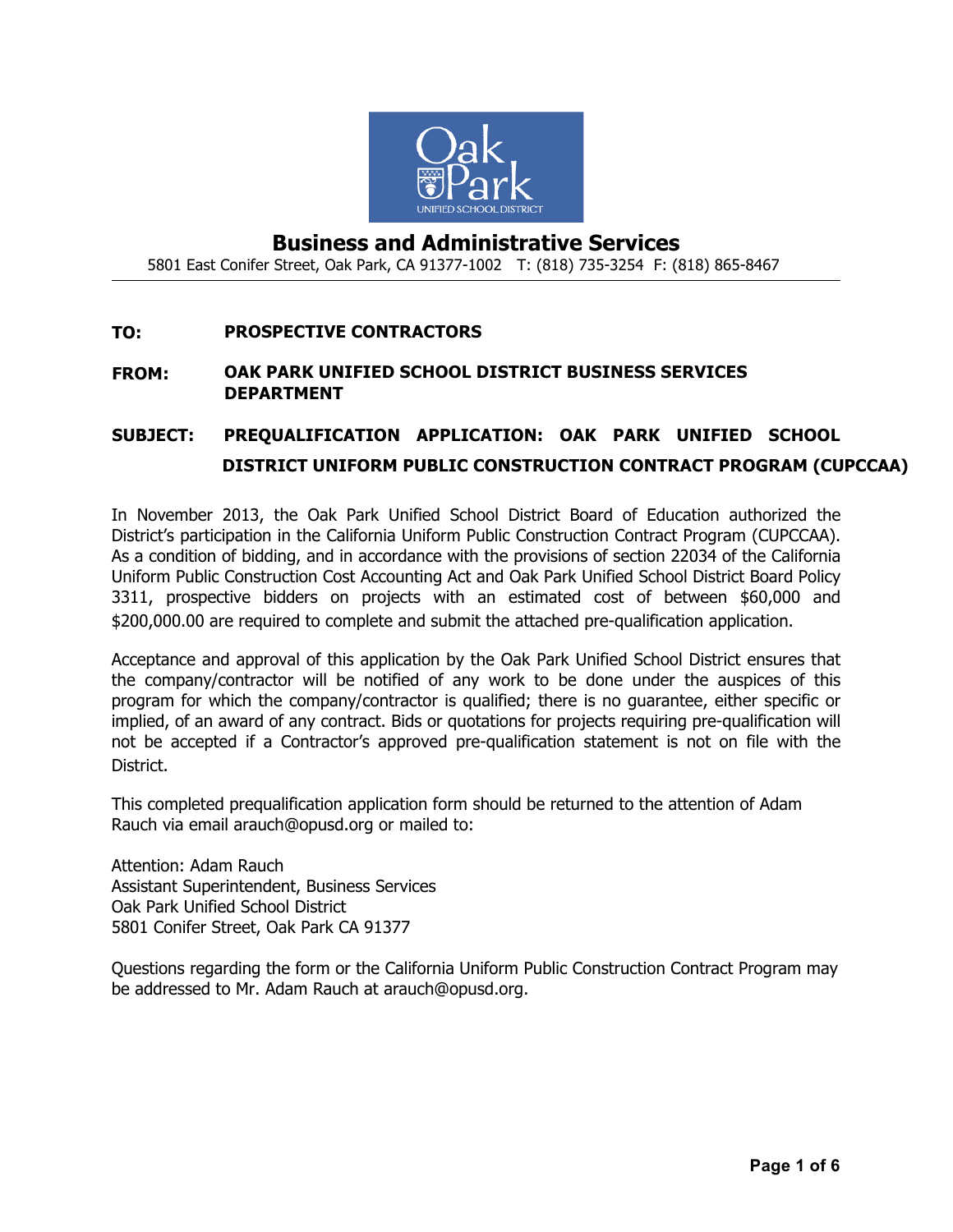## Oak Park Unified School District Business and Administrative Services 5801 East Conifer Street, Oak Park, CA 91377-1002 ♦ T: (818) 735-3254 ♦ F: (818) 865-8467

## **PREQUALIFICATION APPLICATION: OAK PARK UNIFIED SCHOOL DISTRICT UNIFORM PUBLIC CONSTRUCTION CONTRACT PROGRAM CONTRACTOR'S STATEMENT OF EXPERIENCE AND FINANCIAL CONDITION**

#### **1.0 Company Information**

|     | 1.1.                                                                                                                                        | Company Name:                                                                    |  |
|-----|---------------------------------------------------------------------------------------------------------------------------------------------|----------------------------------------------------------------------------------|--|
|     |                                                                                                                                             | Type of Company (check one): Corporation Partnership Individual                  |  |
|     | 1.2.                                                                                                                                        |                                                                                  |  |
|     |                                                                                                                                             |                                                                                  |  |
|     | 1.3.                                                                                                                                        |                                                                                  |  |
|     |                                                                                                                                             |                                                                                  |  |
|     | 1.4.                                                                                                                                        |                                                                                  |  |
|     | 1.5.                                                                                                                                        | Email:                                                                           |  |
|     |                                                                                                                                             | <b>IMPORTANT: Please note that all notifications will go out via email</b>       |  |
|     | 1.6.                                                                                                                                        |                                                                                  |  |
| 2.0 | Corporate Officers/Partners/Proprietor/Owners/Key Personnel<br>Please list all company owners, partners, officers, and other key personnel: |                                                                                  |  |
|     | 2.1                                                                                                                                         |                                                                                  |  |
|     | 2.2                                                                                                                                         |                                                                                  |  |
|     | 2.3                                                                                                                                         |                                                                                  |  |
|     | 2.4                                                                                                                                         |                                                                                  |  |
| 3.0 |                                                                                                                                             | <b>Contractor's License Numbers (Add additional page if necessary)</b>           |  |
|     | 3.1                                                                                                                                         | License No.: __________________Trade Category: _________________________________ |  |
|     | 3.2                                                                                                                                         | License No.: ___________________Trade Category: ________________________________ |  |
|     | 3.3                                                                                                                                         |                                                                                  |  |
|     |                                                                                                                                             | Name/Tile of Qualifying Individual: _________                                    |  |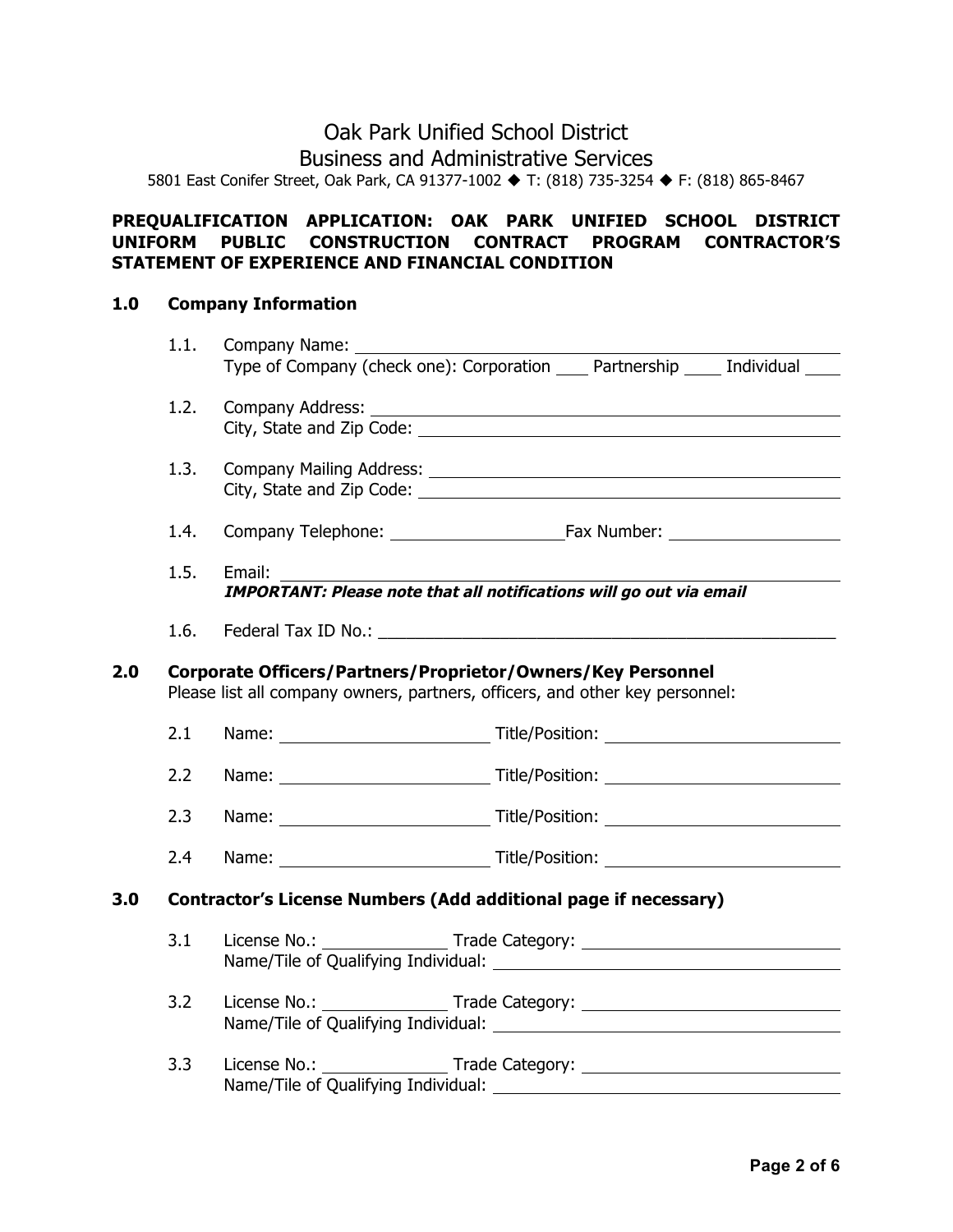### **4.0. Department of Industrial Relations (DIR) Registration**

- 4.1 No contractor or subcontractor may be awarded a contract for public work on a public works project (awarded on or after April 1,2015) unless registered with the Department of Industrial Relations pursuant to Labor Code section 1725.5.
- 4.2 This project is subject to compliance monitoring and enforcement by the Department of Industrial Relations.

DIR Registration #:

### **5.0. Trade Categories.**

As appropriate, please check below the any and all of the trade categories for which the Applicant is eligible and would like to be contacted:

| <b>Selection</b> | <b>Trade Category</b>                             | <b>Required CA License</b>          |  |
|------------------|---------------------------------------------------|-------------------------------------|--|
| П                | Grading, drainage, site utilities, asphalt paving | A General Engineering               |  |
| $\Box$           | <b>General Construction</b>                       | <b>B</b> General Building           |  |
| $\Box$           | <b>General Construction</b>                       | C-2 Insulation/Acoustical           |  |
| $\Box$           | Cabinetry, Millwork, Finish Carpentry             | C-6 Cabinet/Finish Carpentry        |  |
| $\Box$           | General Low Voltage Electrical/ Data Cabling      | C-7 Low Voltage/Electrical          |  |
| $\Box$           | Concrete paving                                   | C-8 Concrete                        |  |
| $\Box$           | <b>General Electrical</b>                         | C-10 Electrical                     |  |
| $\Box$           | Earthwork/Paving                                  | C-12 Earthwork/ Paving              |  |
| $\Box$           | Fence                                             | C-13 Fencing                        |  |
| $\Box$           | Flooring                                          | C-15 Floor and Flooring             |  |
| $\Box$           | <b>Fire Protection/Fire Alarms</b>                | C-16 Fire Protection                |  |
| $\Box$           | Glass                                             | C-17 Glazing                        |  |
| $\Box$           | <b>HVAC</b>                                       | C-20 HVAC                           |  |
| $\Box$           | Moving/Demolition                                 | C-21 Building Moving/Demo           |  |
| $\Box$           | Landscaping/Irrigation                            | C-27 Landscaping                    |  |
| П                | Doors, Locks, Security                            | C-28 Lock/Security Equip            |  |
| П                | Masonry                                           | C-29 Masonry                        |  |
| $\Box$           | Parking Lot                                       | C-32 Parking/Highway<br>Improvement |  |
| $\Box$           | Painting                                          | C-33 Painting/ Decorating           |  |
| $\Box$           | <b>General Construction</b>                       | C-35 Lathing and Plastering         |  |
| $\Box$           | Plumbing                                          | C-36 Plumbing                       |  |
| $\Box$           | Refrigeration                                     | C-38 Refrigeration                  |  |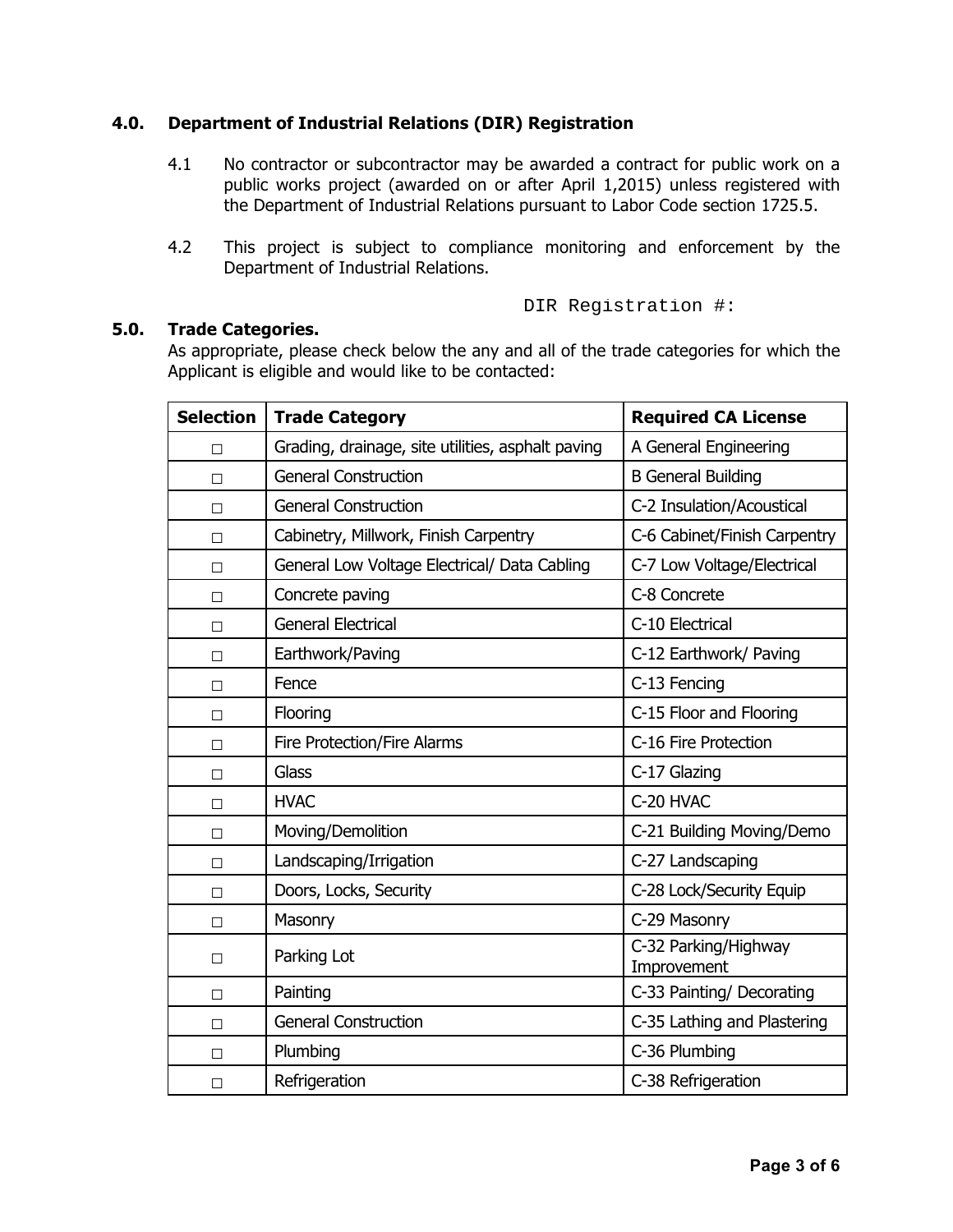| Roofing                 | C-39 Roofing     |  |
|-------------------------|------------------|--|
| <b>Sheet Metal</b>      | C-43 Sheet Metal |  |
| Signage                 | C-45 Sign        |  |
| Solar                   | C-46 Solar       |  |
| Ceramic Tile            | C-54 Tile        |  |
| C-60 Welding<br>Welding |                  |  |

## **6.0. Contractor's School Construction/Public Works Experience**

Please list the Applicant's two largest school construction projects completed within the past 2 years:

| 6.1 | District Name:                                               |        |  |  |
|-----|--------------------------------------------------------------|--------|--|--|
|     | Project Title:                                               |        |  |  |
|     | Value of Applicant's contract or Applicant's subcontract: \$ |        |  |  |
|     | Date of completion of this work:                             |        |  |  |
|     | <b>District Contact Name:</b>                                | Phone: |  |  |
| 6.2 | District Name:                                               |        |  |  |

| <b>DISCRUTE INCILIE.</b>                                     |        |  |
|--------------------------------------------------------------|--------|--|
| Project Title:                                               |        |  |
| Value of Applicant's contract or Applicant's subcontract: \$ |        |  |
| Date of completion of this work:                             |        |  |
| <b>District Contact Name:</b>                                | Phone: |  |
|                                                              |        |  |

## **7.0 Bonding, Insurance and Banking Information.**

|  | Fax: $\frac{1}{2}$                                                                         |  |  |
|--|--------------------------------------------------------------------------------------------|--|--|
|  |                                                                                            |  |  |
|  |                                                                                            |  |  |
|  |                                                                                            |  |  |
|  |                                                                                            |  |  |
|  |                                                                                            |  |  |
|  |                                                                                            |  |  |
|  | Current Policy No.: <u>________________</u>                                                |  |  |
|  |                                                                                            |  |  |
|  |                                                                                            |  |  |
|  |                                                                                            |  |  |
|  | Broker: Current Policy No.: Current Policy No.:<br>Workers' Compensation Insurer: ________ |  |  |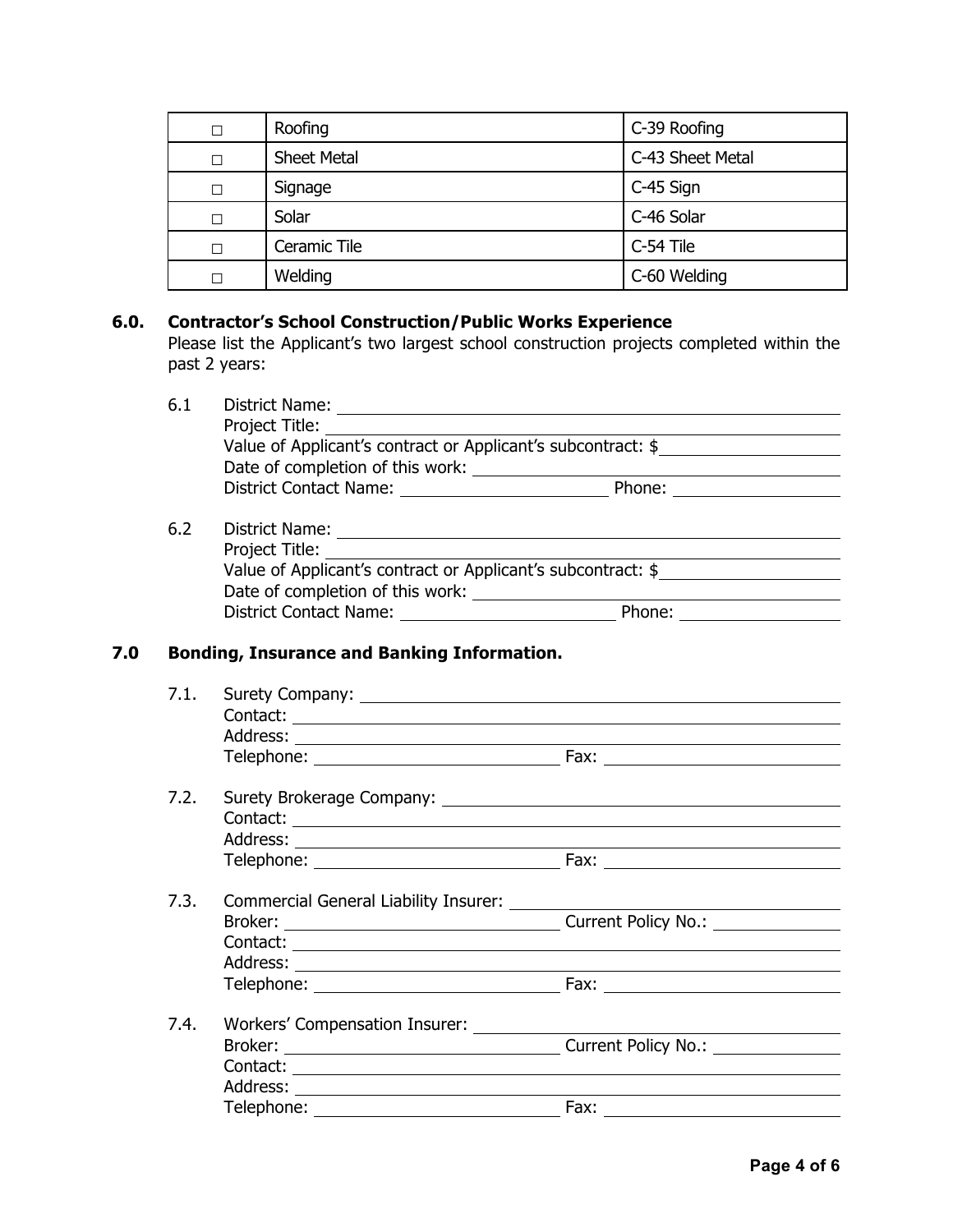|     | 7.5.               |                        |  |                                                                                                                                                                                                                                                                                                                                                                                                                                                                  |
|-----|--------------------|------------------------|--|------------------------------------------------------------------------------------------------------------------------------------------------------------------------------------------------------------------------------------------------------------------------------------------------------------------------------------------------------------------------------------------------------------------------------------------------------------------|
| 8.0 | <b>References:</b> |                        |  |                                                                                                                                                                                                                                                                                                                                                                                                                                                                  |
|     |                    | 8.1 Material Suppliers |  |                                                                                                                                                                                                                                                                                                                                                                                                                                                                  |
|     |                    |                        |  |                                                                                                                                                                                                                                                                                                                                                                                                                                                                  |
|     |                    |                        |  | Telephone: Fax: Fax:                                                                                                                                                                                                                                                                                                                                                                                                                                             |
|     |                    |                        |  |                                                                                                                                                                                                                                                                                                                                                                                                                                                                  |
|     | 8.2                |                        |  | Owner References (K-12 school districts or community college districts preferred)                                                                                                                                                                                                                                                                                                                                                                                |
|     |                    | 8.2.1                  |  | Telephone: Fax: Fax:                                                                                                                                                                                                                                                                                                                                                                                                                                             |
|     |                    |                        |  | Telephone: National Assemblance and Control Control of the Control Control Control Control Control Control Control Control Control Control Control Control Control Control Control Control Control Control Control Control Con<br>Fax: and the state of the state of the state of the state of the state of the state of the state of the state of the state of the state of the state of the state of the state of the state of the state of the state of the s |
|     |                    | 8.2.3                  |  | Company Name: University of the Company Name:                                                                                                                                                                                                                                                                                                                                                                                                                    |

## **9.0 Prequalification Rating Questionnaire.**

An Applicant will not be deemed qualified if the response to any of the questions in this section below is "No."